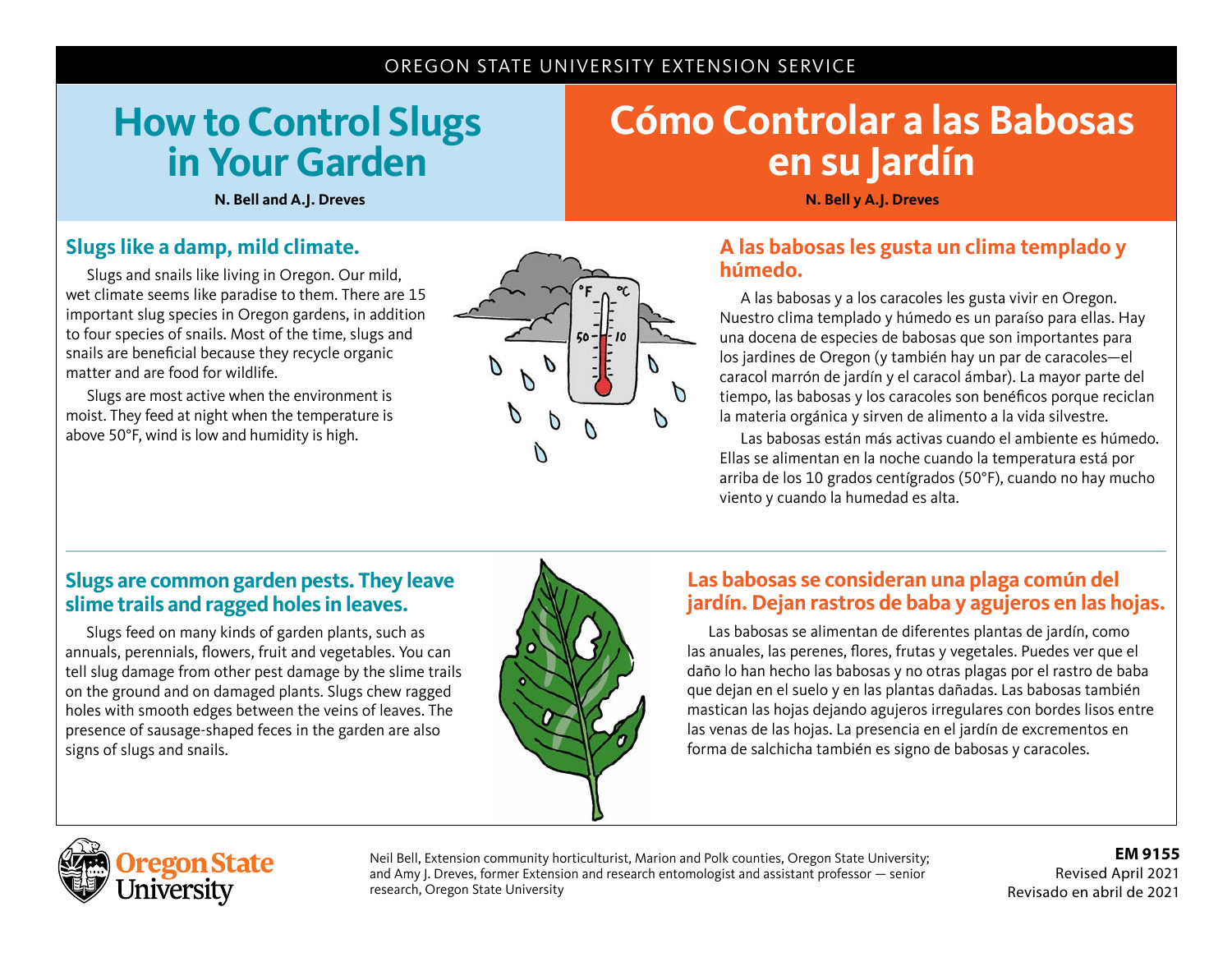#### **Place small boards in the garden and remove slugs every morning.**

Slugs seek dark, moist places (such as under mulch and leaves) to hide in during the day. To "trap" them, place small boards or shingles under your garden plants. Every morning, remove the slugs you find under these shelters. Put the slugs in a bucket of soapy water, or feed them to chickens.



#### **Coloque unas tablas pequeñas en el jardín y remueva las babosas cada mañana.**

Las babosas buscan lugares oscuros y húmedos (como debajo de la hierba y las hojas) para resguardarse durante el día. Para "atraparlas", coloque tablas pequeñas o tejas debajo de las plantas de su jardín. Cada mañana, remueva las babosas que encuentre debajo de estos resguardos. Ponga a las babosas en una cubeta con agua con jabón, o úselas como alimento para las gallinas.

#### **Your first chance to control slugs is in September and October, after the first rains begin and before the slugs lay eggs. The next chance to control slugs is early spring.**

Slugs and snails lay eggs in the fall when the rains begin, generally at the end of September or the beginning of October. After they lay their eggs, adult slugs usually die or "hibernate." Reduce the number of adult slugs before they lay eggs, so you will have fewer problems in the future. If there are still many slugs over the winter, control them in early spring before they begin feeding again.



**Su primera oportunidad para controlar a las babosas es durante septiembre y octubre, después de que hayan iniciado las primeras lluvias y antes de que las babosas pongan sus huevos. La siguiente oportunidad para controlar a las babosas será a principios de la primavera.** 

Las babosas y los caracoles ponen sus huevos en el otoño cuando han comenzado las lluvias, generalmente al final de septiembre y principios de octubre. Después de que ponen sus huevos, las babosas adultas usualmente mueren o "hibernan". Para tener menos problemas en el futuro hay que reducir el número de babosas adultas antes de que pongan sus huevos, Si todavía hay muchas babosas durante el invierno, habrá que controlarlas al principio de la primavera, antes de que vuelvan a alimentarse.

## **Pick slugs off plants after dark.**

About two hours after sunset or in the early morning before slugs hide under a shelter, examine your garden plants closely and often. Use a headlamp or flashlight to help see the hidden slugs. Remove the slugs, cut them up, squash them, feed them to chickens or toss them into a pail of soapy water.



## **Quite a las babosas de las plantas después de que oscurezca.**

Cerca de 2 horas después de que se ponga el sol, o muy temprano en la mañana, antes de que las babosas se escondan en algún resguardo, examine las plantas de su jardín con mucho detalle y de manera frecuente. Use una lámpara de cabeza o una linterna de mano para ayudarse a ver a las babosas que están escondidas. Quite las babosas, córtelas en pedacitos, o aplástelas, úselas como alimento para las gallinas, o arrójelas en un recipiente con agua y jabón.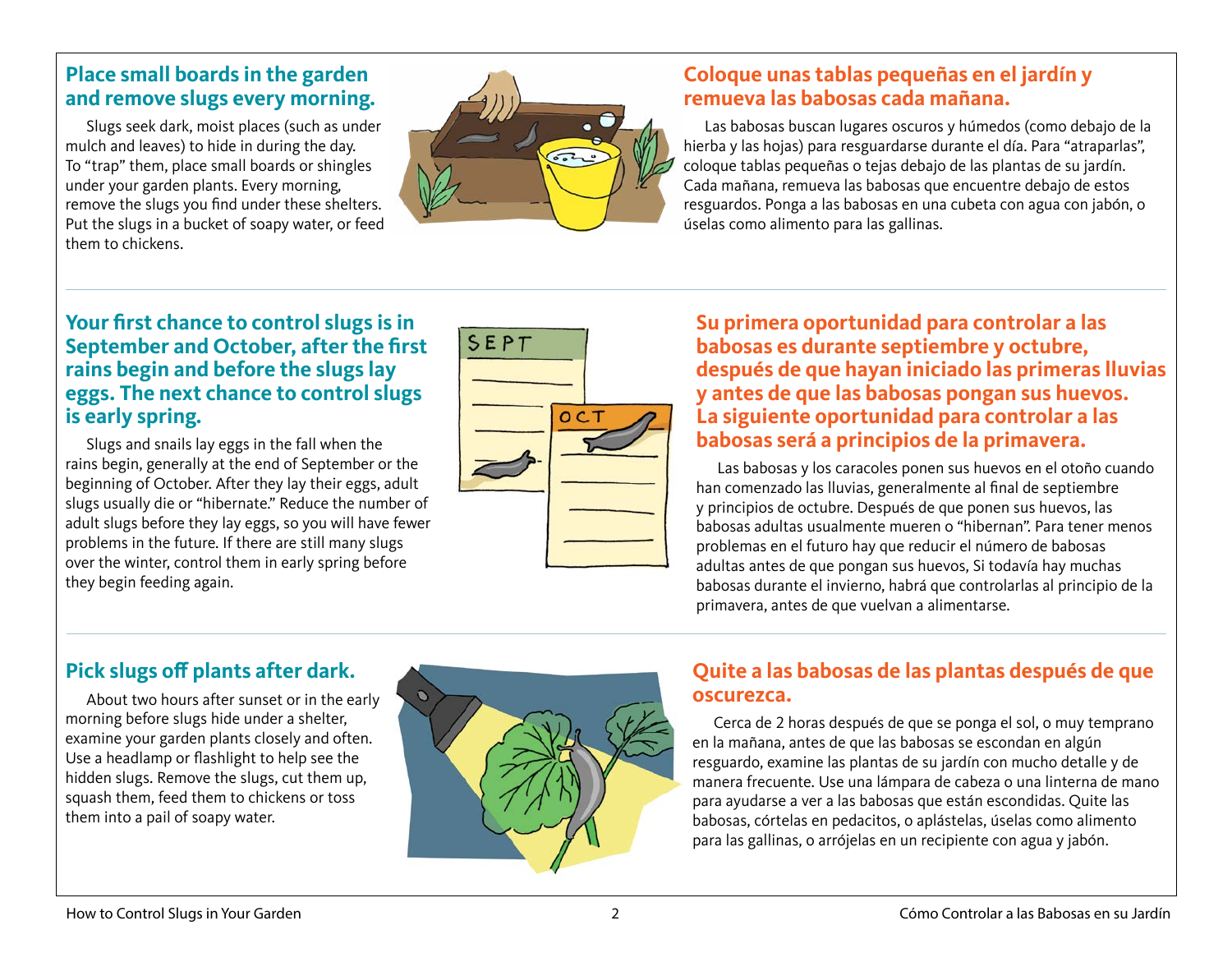#### **Make a beer trap.**

Beer smells of yeast, and this smell attracts slugs. To make a beer trap, use an empty margarine or yogurt container. In the upper third, cut a hole 2 inches in diameter. Bury the container so that the hole remains slightly above ground. Add 2 or 3 inches of beer. Cover the top of the container to keep pets from drinking the beer! Remove the dead slugs each day and add more beer.



#### **Haga una trampa de cerveza.**

La cerveza huele a levadura y ese olor atrae a las babosas. Para hacer una trampa de cerveza, use un bote vacío de margarina o yogur. En la tercio de arriba, corte un agujero de 5 centímetros de diámetro. Entierre el bote de tal manera que el agujero permanezca arriba del suelo. Agregue de 5 a 8 centímetros de cerveza. Cierre el recipiente y jevite que sus mascotas se beban la cerveza! Remueva las babosas muertas cada día y agregue más cerveza.

#### **Work the ground to reduce moisture and destroy a slug's hiding places.**

Slugs require moisture to live, so anything you can do to get rid of moist, shady places in the garden will help. Slugs hide and lay their eggs in dark, moist places below plants, in cracks, and under plant residue. Work the soil 4 to 6 inches deep to get rid of these sites, and water the garden only in the morning. If you water late in the day, the garden stays moist overnight, and the slugs like that.



#### **Haga un esfuerzo para reducir la humedad en el terreno y destruya los escondites de las babosas.**

Las babosas requieren de humedad para vivir, todo lo que pueda hacer para reducir la humedad y los lugares de sombra en el jardín, va a ayudar. Las babosas se esconden debajo de las plantas y ponen sus huevos en lugares oscuros y húmedos, en huecos y debajo de residuos de plantas. Labre el suelo de 10 a 15 centímetros de profundidad para deshacerse de estos sitios, y sólo riegue el jardín en la mañana. Si lo riega ya avanzada la tarde, el jardín permanecerá húmedo toda la noche, y eso les gustará a las babosas.

#### **Use 'trap plants' and check them regularly for slugs.**

Slugs love marigolds. If you plant these flowers along the edges of your garden, they will "trap" nearby slugs by attracting them. This will make it easier for you to find and remove slugs and dispose of them.



#### **Use 'plantas trampa' y revíselas regularmente para ver si tienen babosas.**

A las babosas les encantan las caléndulas. Si plantan estas flores a lo largo de los bordos de su jardín, estas flores van a atraer a las babosas que estén cerca y las "atraparán". Esto te facilitará encontrarlas, removerlas y deshacerte de ellas.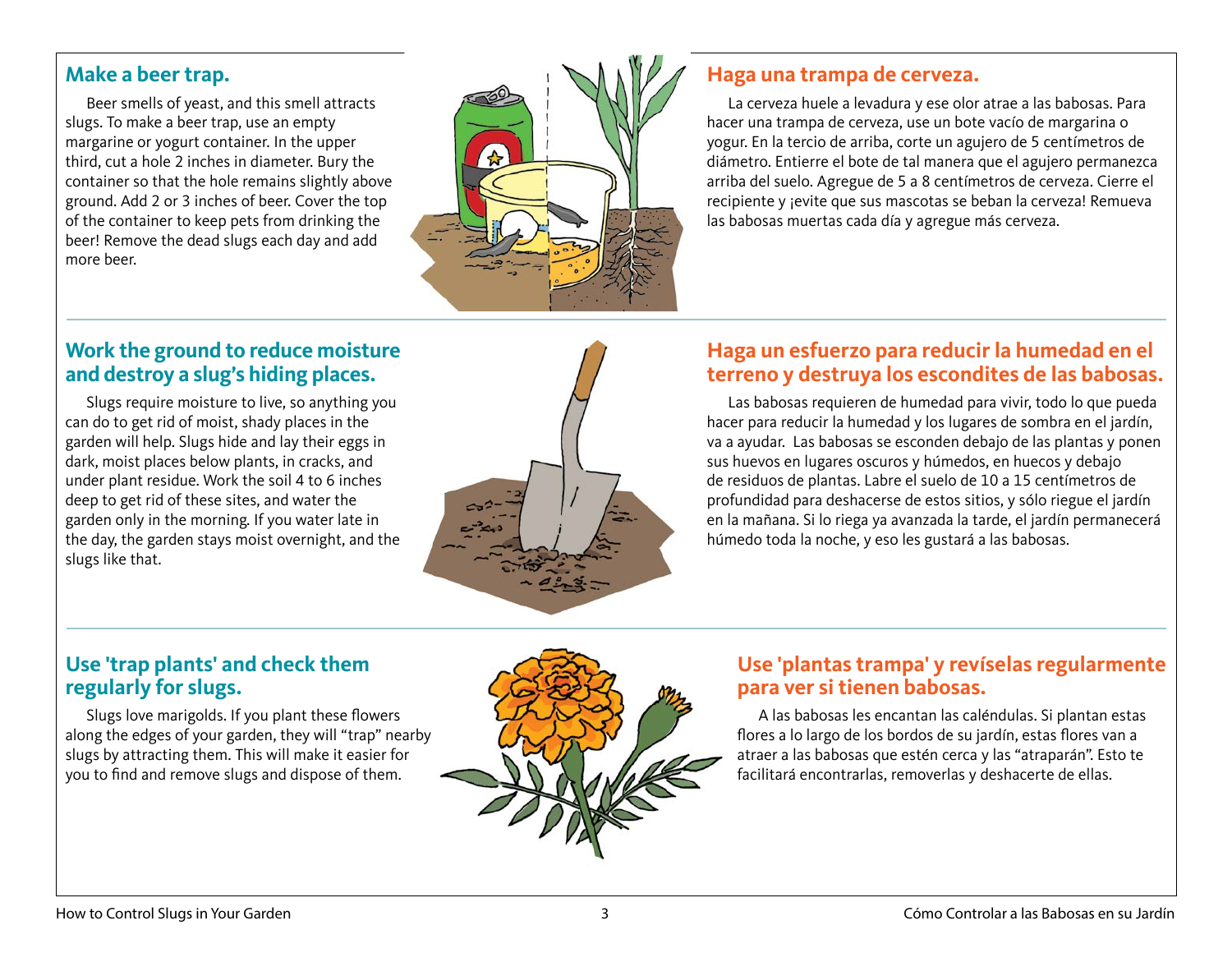#### **Protect your plants with copper barriers. They give slugs an electric shock.**

When a slug touches copper, it receives an electric shock and backs up. Surround raised beds or individual plants with a 3-inch-wide band of copper. Or, make a cone shape with a spiral of copper wire and wrap it around a potted plant. Stick the point of the cone in the ground and surround the plant with the spiral. Make sure there are no slugs *inside* these **barriers!** 



#### **Proteja sus plantas con barreras de cobre. Estas les darán toques eléctricos a las babosas.**

Cuando una babosa toca el cobre, recibe un toque eléctrico y se aleja. Ponga una banda de cobre de 8 centímetros de ancho alrededor de las camas de cultivo o de plantas individuales o haga una espiral en forma de cono alrededor de la planta hundiéndola en el suelo. ¡Asegúrese de que no hay babosas "adentro" de estas barreras!

#### **Surround plants with a band of diatomaceous earth 1 inch deep and 3 inches wide to create a barrier.**

Diatomaceous earth is made from ground fossils. This powder pierces the skin of slugs. Surround the plants with a band 1 inch deep and 3 inches wide.

This powder is not effective when it is wet. You'll have to apply more after rain or irrigation.



#### **Rodee las plantas con una franja de suelo con diatomeas de 2.5 centímetros de profundidad y 8 centímetros de ancho para crear una barrera.**

La tierra con diatomeas está hecha con fósiles del suelo. Este polvo se prende de la piel de las babosas, por lo que se protegerán cubriendo el rededor de las plantas con un franja de 2.5 centímetros de profundidad y 8 centímetros de ancho.

Este polvo no es efectivo cuando está húmedo. Tendrá que ponerlo después de la lluvia o de irrigar el jardín.

#### **Baits can also control slugs, but you must use them carefully.**

There are three common types of baits that are toxic to slugs that can be used in gardens. The active ingredients are metaldehyde, iron phosphate and sodium ferric EDTA. If you use any of these products, remember that they may also be toxic to children, pets and wildlife. A bait's success can be affected by weather, a slug's age and the level of slug activity at night. Carefully read the labels before you buy and use them.

To minimize your pet's access to the bait, bury a milk jug or large yogurt container half-way on its side in the ground. Put a dozen pellets inside the container.



#### **Los cebos pueden también controlar a las babosas, pero debe utilizarlos con mucho cuidado.**

Existen tres tipos frecuentes de cebos que son tóxicos para las babosas y que pueden utilizarse en los jardines. Los ingredientes activos son Metaldehído, Fosfato de Hierro y Sodio Férrico del EDTA. Si usted usa cualquiera de estos productos, debe recordar que estos también pueden ser tóxicos para los niños, para las mascotas del hogar y para la vida silvestre. El éxito del cebo se puede afectar por el clima, por la edad de la babosa y por el nivel de actividad de las babosas en la noche. Lea cuidadosamente las etiquetas antes de comprarlas y de usarlas.